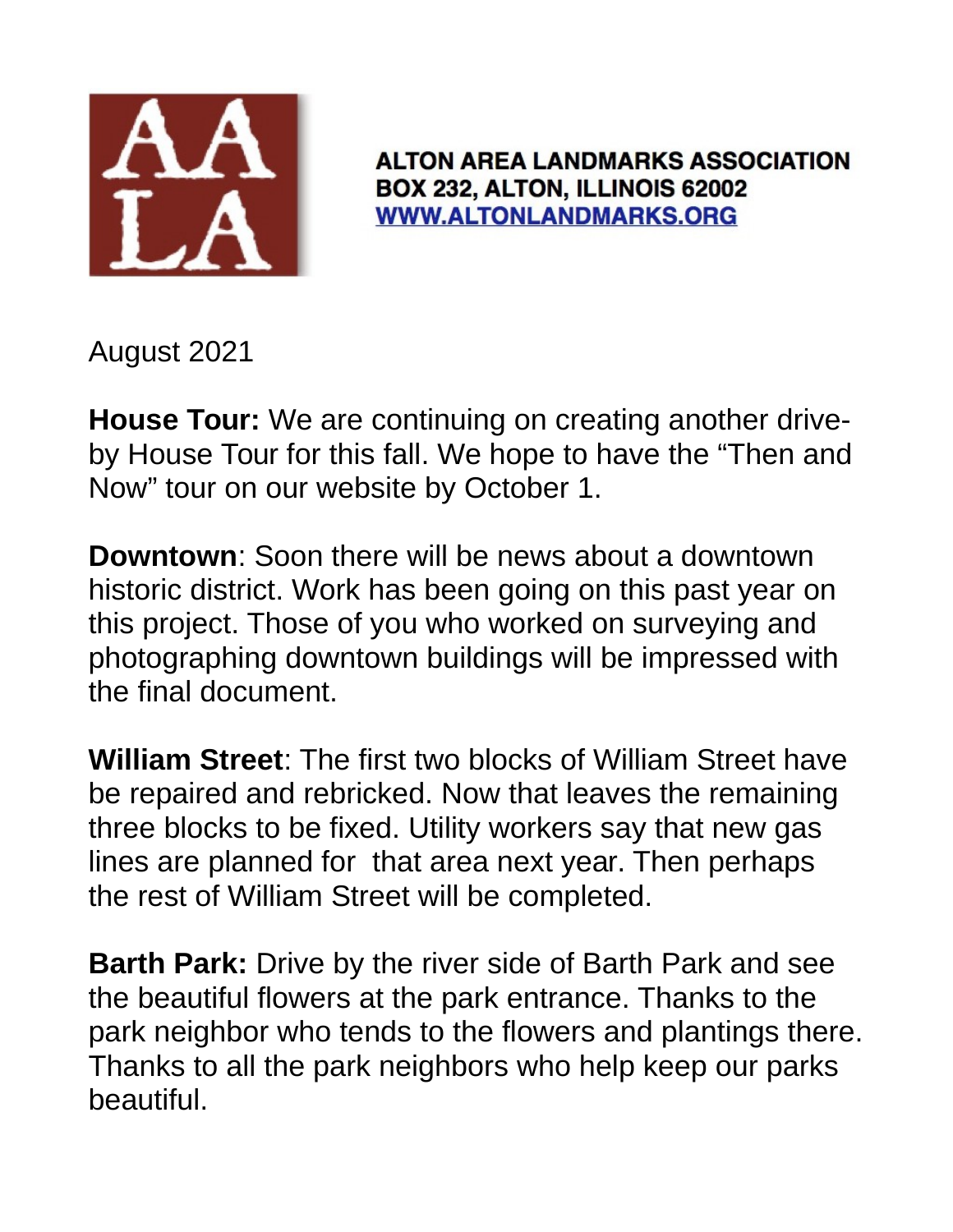**Pay Pal:** We now have PayPal on our website. If you wish to pay your dues or make a donation to the AALA, you can do it with a credit card through Pay Pal rather than mailing a check. Click on "Donations" on www.altonlandmarks.org and follow the instructions. Thank you.

**Free**: We have released our AALA Kit House Tour free to the public. This is our 48th annual house tour. It is on our website, www.altonlandmarks.org. A paper version of the tour guide is available at the downtown Visitor's Center's outside box. We have Pay Pal on our website now if you wish to make a donation to the AALA.

**Sidewalks:** Consider adopting a brick sidewalk to clean off. Our brick streets and sidewalks give Alton its character. Too many of our brick sidewalks are covered with grass. If they are cleaned off, people will use them and they will remain clean. Any bushes and shrubs should be cleared off sidewalks for safety. Lots of people are walking for exercise and fun. They deserve clean sidewalks.

**Donations**: Donations can be mailed to the AALA, Box 232, Alton, IL 62002. Individual dues are \$15.00 a year. Family membership is \$25.00 a year. Contributions are tax deductible. Help us be a strong voice in preserving historic Alton. Thank you for your support. And remember to contribute to the other local organizations that enrich your life.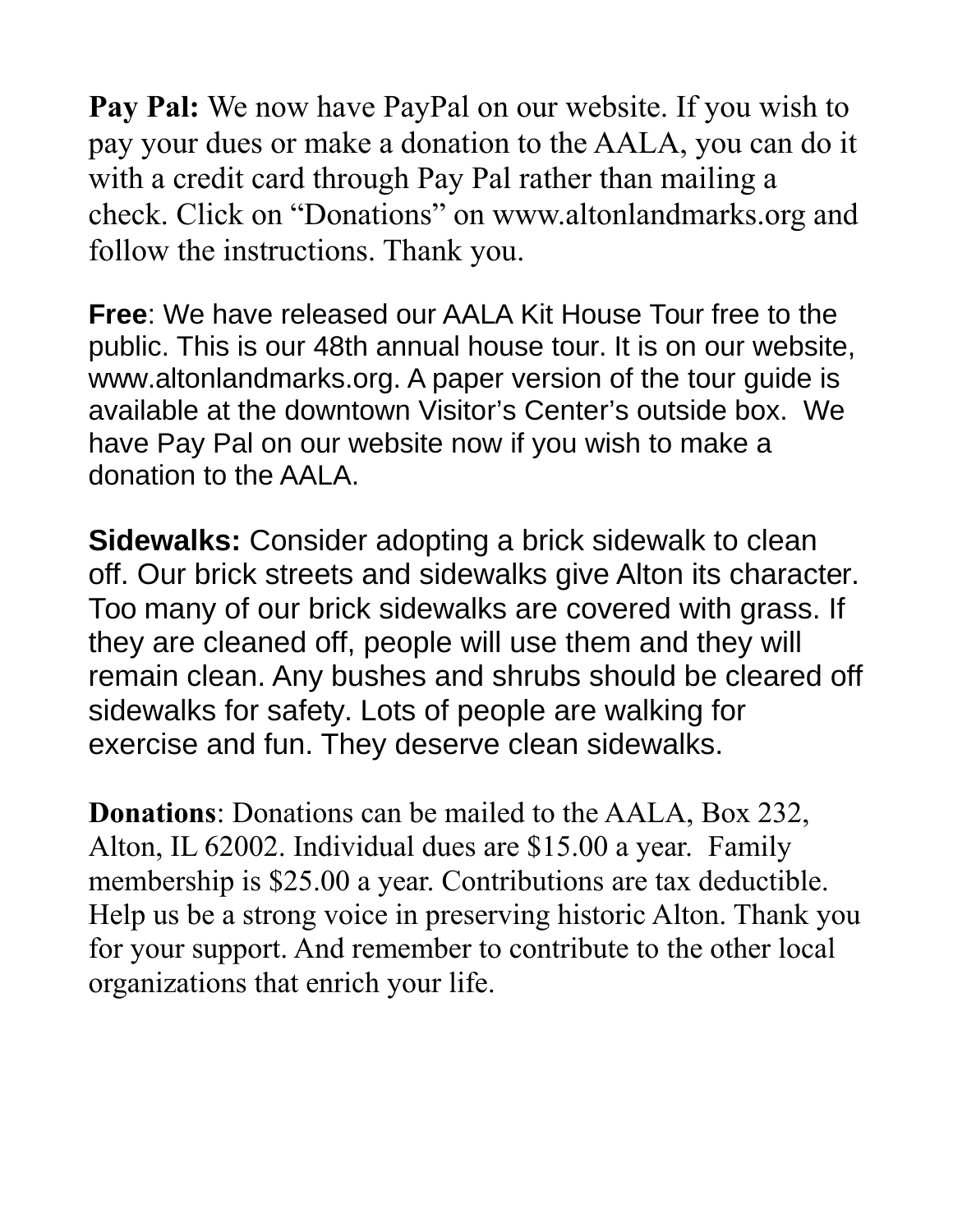**WINDOWS**: Nothing changes the character of historic homes like replacement windows. Please consider repairing your original windows before you forever change the visual appeal of your historic home.

**KOENIG HOUSE**- The Koenig House (829 East Fourth St.) is in need of immediate repairs. We hope the Alton Museum, which owns it, can attend to it before it gets any worse. The Museum is facing fines for code ordinance violations. The Wilhelm House (314 Oak), also owned by the Museum, has been condemned by the city. The Museum board has a responsibility to maintain their buildings.

**Facebook:** The AALA has a Facebook site now. Check it out and give us suggestions. https://www.facebook.com/Alton-Area-Landmarks-Association-307793659892024/

**REVITALIZED:** Local attorney John Simmons and his wife Jayne have announced their plans to invest \$75 million to the revitalization to downtown Alton. Mr. Simmons has been for the last year and a half acquiring buildings in Alton. His plan divides the downtown into three districts: the Grand Entertainment District, the Broadway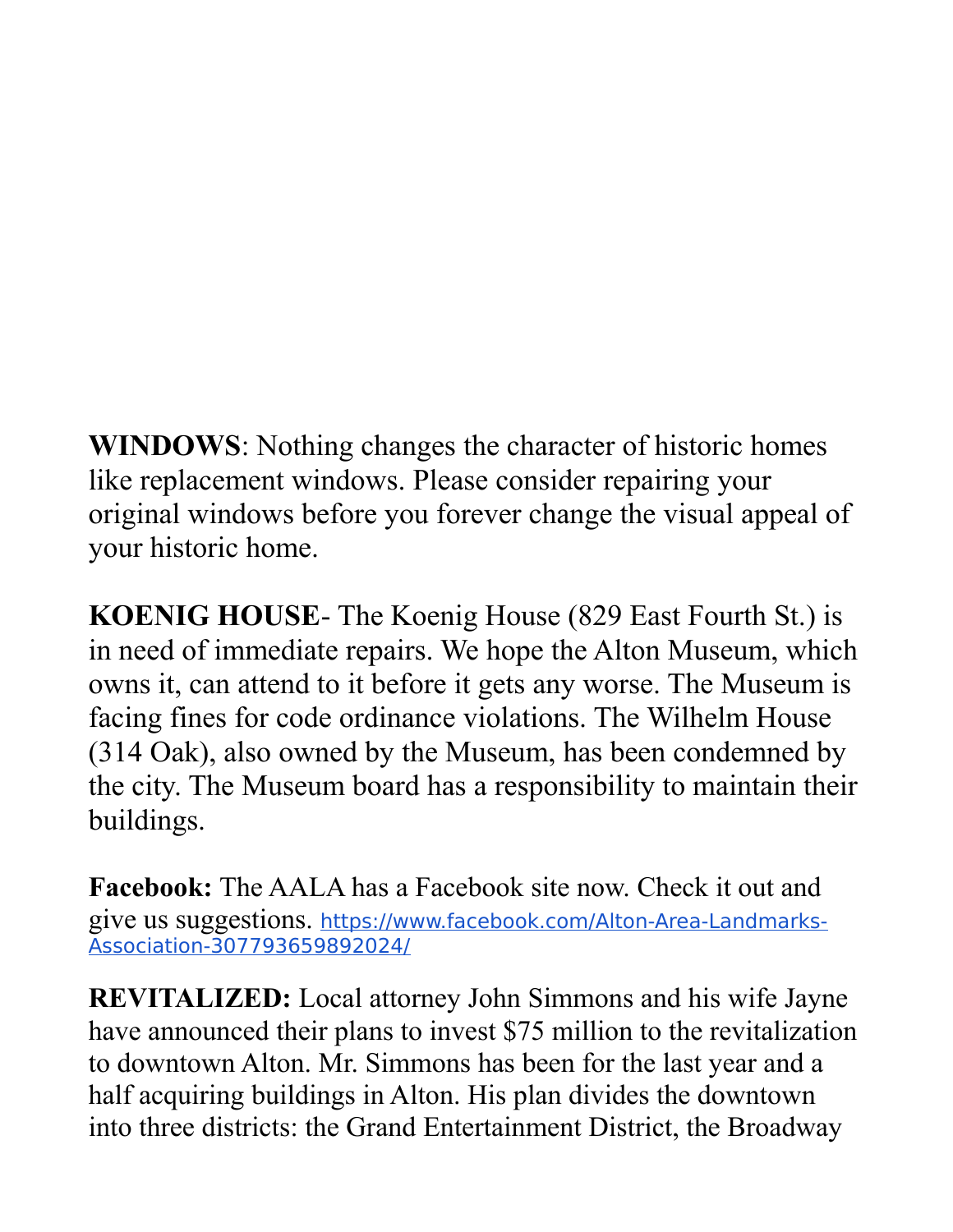Makers District and the Jacoby Arts District. This could be an exciting rebirth for our area.

**Accepted:** The Abbott Machine Company building, formerly the Alton Gas & Electric Power House on the Great River Road, has been accepted to be on the National Register of Historic Places. The building, at 700 West Broadway, was built in 1913. Other than the Union Brewery at 1421 Pearl Street, this is Alton's first industrial building to be on the Register. The AALA is trying to offer a tour of the building in the near future.

**Gift:** The Tinner's Anvil at 211 Langdon is selling pieces of terra cotta for the AALA. They are perfect for backyard gardens. The AALA gets a commission for each piece sold.

**Did you know?:** A towboat with the maximum length of barges (five) is longer than the Titanic. 1000 feet plus vs. 889 feet.

Hayner Library: The AALA has bought three file cabinets for the growing Alton House History Repository. Stored at the Genealogy and Local History Library at 401State Street, the Repository was begun with 300 house histories written for past AALA Historic House Tours. Now the total is over 3000 histories. Every year as new histories are written for the House Tour and as the library staff add more information to existing histories, storage has become a problem. Hopefully, these cabinets will ease that problem.

**Haskell House**: Here's a new development which may help save the Haskell House in Haskell Park. The city owned house needs a use to be saved. Britta Haggard and